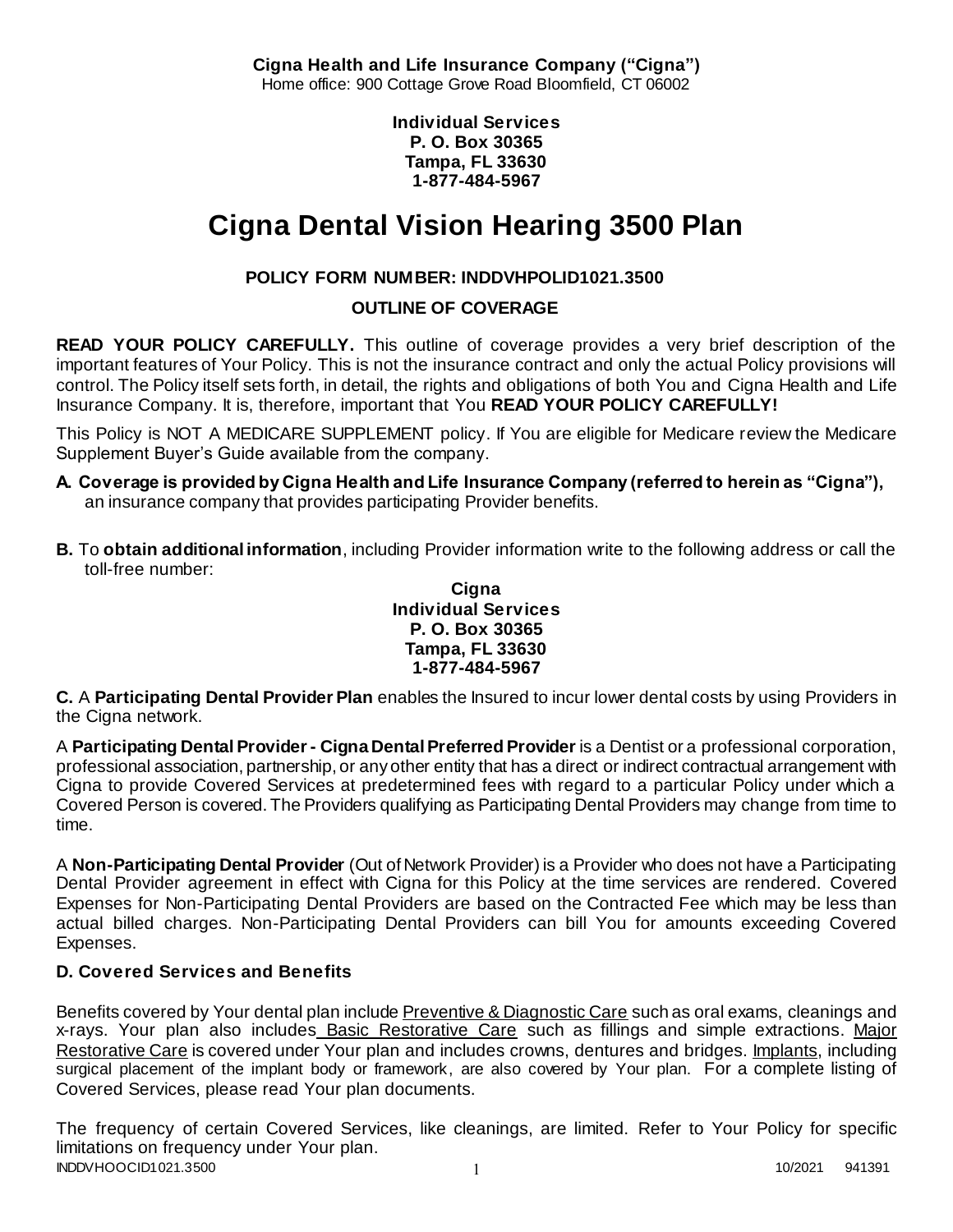### **Benefit Schedule**

The benefits outlined in the table below show the payment percentages for Covered Expenses **AFTER** any applicable Deductibles have been satisfied unless otherwise stated.

# **CIGNA DENTAL, VISION, AND HEARING INSURANCE** *The Schedule*

#### **For You and Your Dependents**

#### **The Schedule – Dental Benefits**

If You select a Participating Dental Provider, Your cost will be less than if You select a Non-Participating Dental Provider.

#### **Emergency Services**

The Benefit Percentage payable for Emergency Services charges made by a Non-Participating Dental Provider is the same Benefit Percentage as for Participating Dental Provider Charges. Dental Emergency services are required immediately to either alleviate pain or to treat the sudden onset of an acute dental condition. These are usually minor procedures performed in response to serious symptoms, which temporarily relieve significant pain, but do not effect a definitive cure, and which, if not rendered, will likely result in a more serious dental or medical complication.

#### **Dental Deductibles**

Dental Deductibles are expenses to be paid by You or Your Dependent. Dental Deductibles are in addition to any Coinsurance. Once the Dental Deductible maximum in The Schedule has been reached You and Your family need not satisfy any further dental deductible for the rest of that year.

#### **Participating Dental Provider Payment**

Participating Dental Provider services are paid based on the Contracted Fee agreed upon by the Provider and Cigna.

#### **Non-Participating Dental Provider Payment**

Non-Participating Dental Provider services are paid based on the Contracted Fee.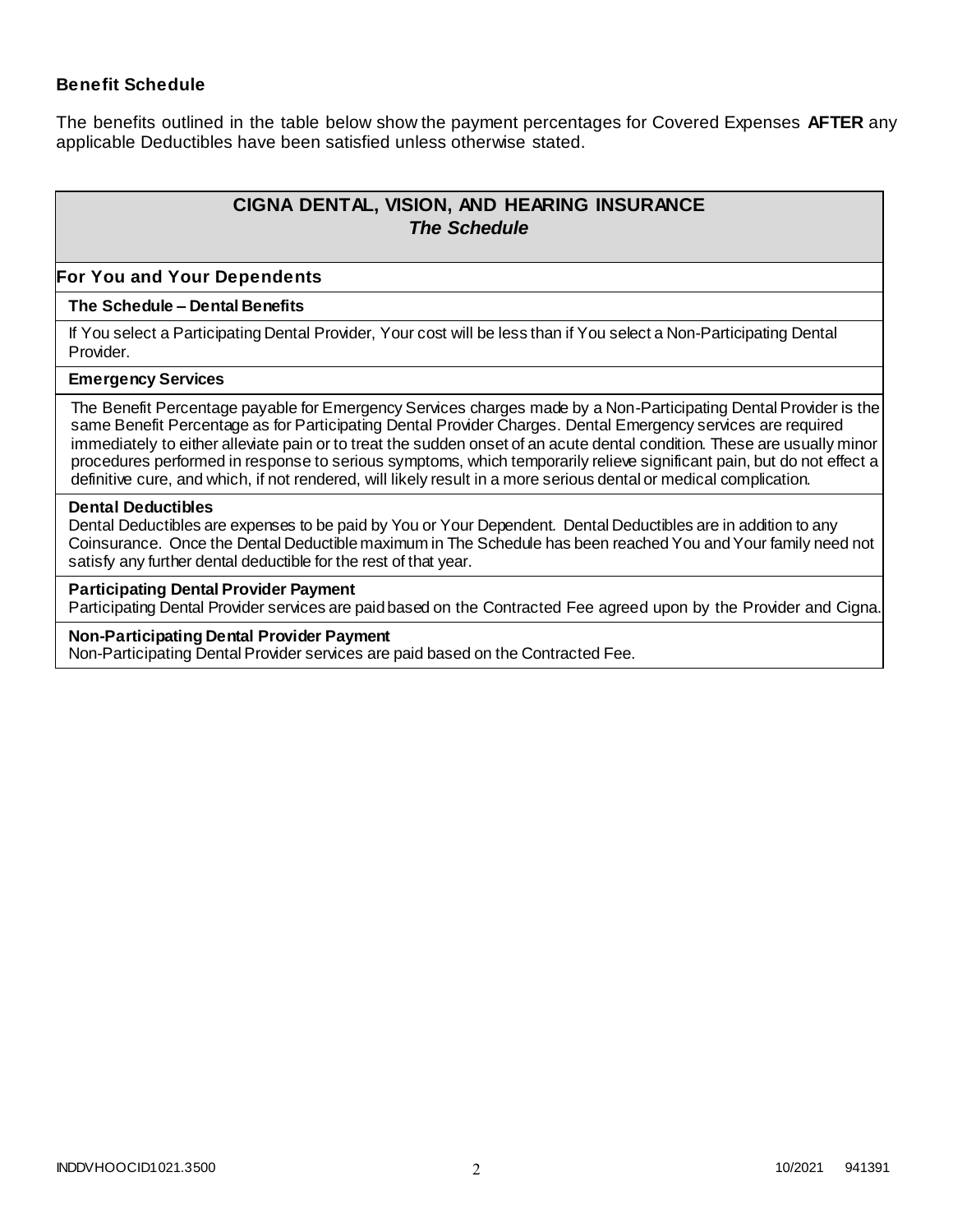| DENTAL BENEFIT HIGHLIGHTS                                                                                                                                                                                                                                                 |                                                  |
|---------------------------------------------------------------------------------------------------------------------------------------------------------------------------------------------------------------------------------------------------------------------------|--------------------------------------------------|
| Classes I, II, III, IX<br><b>Calendar Year Maximum</b>                                                                                                                                                                                                                    | \$2,500 per person                               |
| <b>Class IX Lifetime Maximum</b>                                                                                                                                                                                                                                          | \$2,000 per person                               |
| <b>Calendar Year Dental Deductible</b>                                                                                                                                                                                                                                    |                                                  |
| Individual                                                                                                                                                                                                                                                                | \$100 per person                                 |
|                                                                                                                                                                                                                                                                           | Not Applicable to Class I                        |
| <b>Class I</b>                                                                                                                                                                                                                                                            | The Percentage of Covered Expenses the Plan Pays |
| Preventive Care<br>Oral Exams<br>Routine Cleanings<br>Routine X-rays<br>Non-Routine X-rays<br><b>Fluoride Application</b><br><b>Sealants</b><br>Space Maintainers (non-orthodontic)<br>Emergency Care to Relieve Pain                                                     | 100%                                             |
| <b>Class II</b>                                                                                                                                                                                                                                                           | The Percentage of Covered Expenses the Plan Pays |
| <b>Basic Restorative</b><br>Fillings<br>Surgical Extraction of Impacted Teeth<br>Oral Surgery, Simple Extractions<br>Relines, Rebases, and Adjustments<br>Repairs - Bridges, Crowns, and Inlays<br>Repairs - Dentures                                                     | 80% after dental deductible                      |
| <b>Class III</b>                                                                                                                                                                                                                                                          | The Percentage of Covered Expenses the Plan Pays |
| <b>Major Restorative</b><br>Crowns / Inlays / Onlays<br>Root Canal Therapy / Endodontics<br><b>Minor Periodontics</b><br><b>Major Periodontics</b><br>Oral Surgery, All Except Simple Extractions<br>Prosthesis Over Implant<br>Anesthetics<br>Dentures<br><b>Bridges</b> | 50% after dental deductible                      |
| <b>Class IX</b>                                                                                                                                                                                                                                                           | The Percentage of Covered Expenses the Plan Pays |
| Implants                                                                                                                                                                                                                                                                  | 50% after plan deductible                        |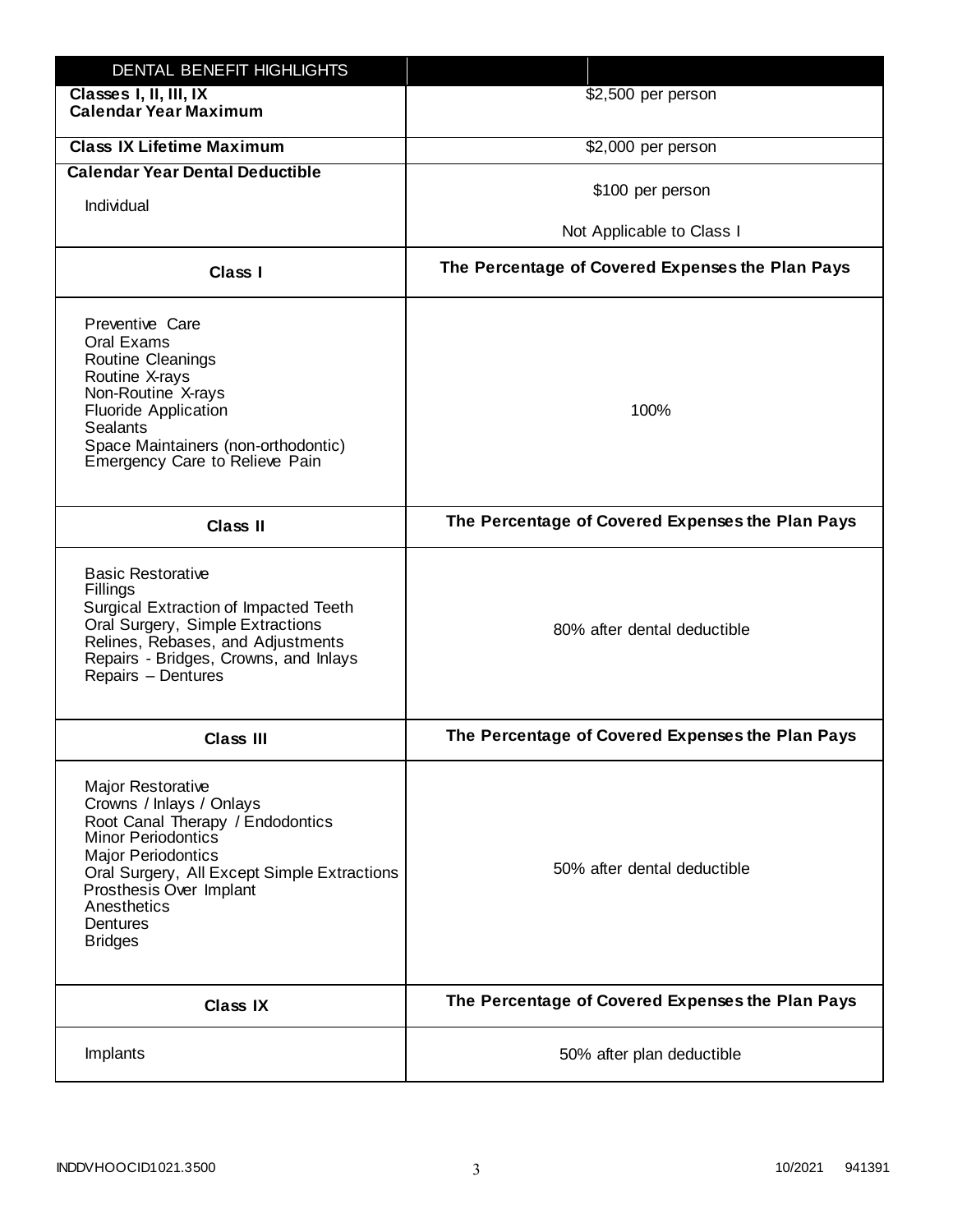| The Schedule - Vision Benefits                                                                  |                                                                                          |
|-------------------------------------------------------------------------------------------------|------------------------------------------------------------------------------------------|
| <b>VISION BENEFIT HIGHLIGHTS</b>                                                                |                                                                                          |
| Eye Examinations, including refraction                                                          | The plan pays 90% of expenses, not to exceed a \$100 calendar<br>year maximum per person |
| Materials (corrective eyeglasses or contact<br>lenses, including fittings and follow-up visits) | \$300 calendar year maximum per person                                                   |

| The Schedule - Hearing Benefits                             |                                        |
|-------------------------------------------------------------|----------------------------------------|
| HEARING BENEFIT HIGHLIGHTS                                  |                                        |
| <b>Hearing Examinations</b>                                 | \$50 calendar year maximum per person  |
| Materials (Hearing Aids, including fittings<br>and repairs) | \$700 calendar year maximum per person |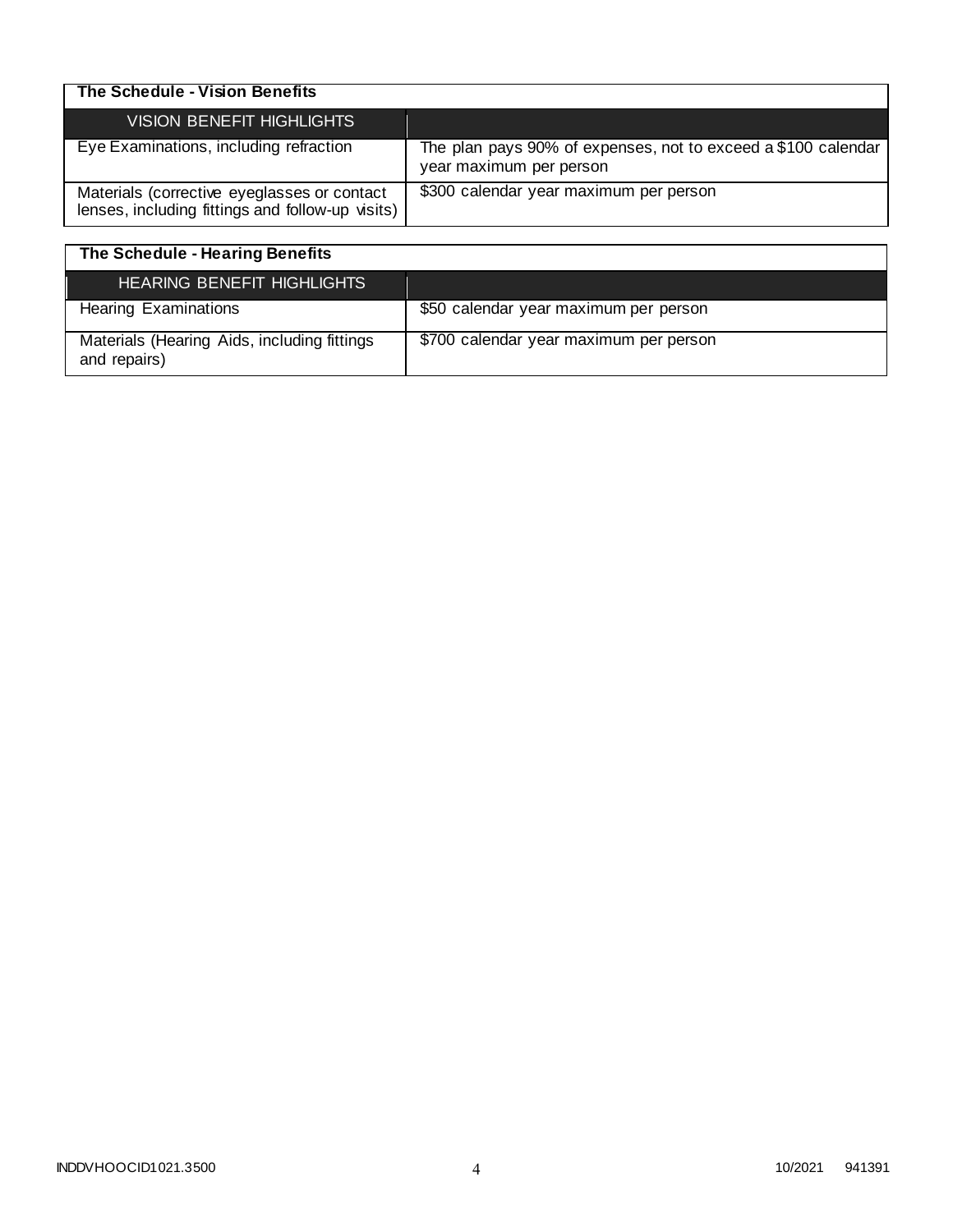# **Waiting Periods**

A Covered Person may access their dental, vision, and hearing benefit insurance once he or she has satisfied the following waiting periods.

- there is no waiting period for Class I or II dental benefits or for vision and hearing benefits.
- after 6 consecutive months of coverage dental benefits will increase to include the list of Class III procedures.
- after 12 consecutive months of coverage dental benefits will increase to include the list of Class IX procedures.

### **Missing Teeth Limitation**

There is no payment for replacement of teeth that are missing when a person first becomes insured. This payment limitation no longer applies after 24 months of continuous coverage.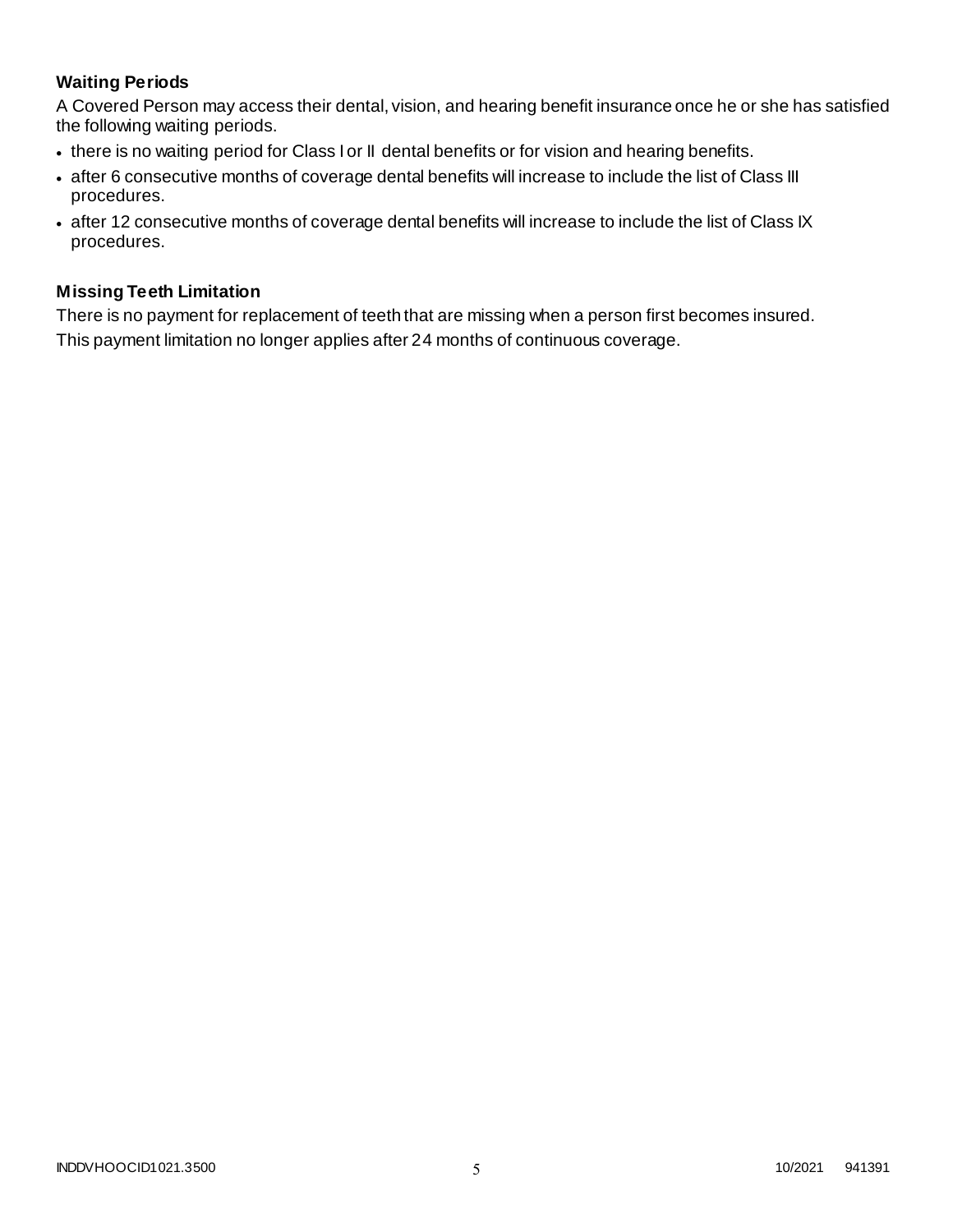### **E. Insured's Financial Responsibility**

The Insured is responsible for paying the monthly or quarterly premium on a timely basis. The Insured is also responsible to pay Providers for charges that are applied to the Deductibles, Coinsurance, and any amounts charged by Non-Participating Dental Providers in excess of the Contracted Fee. In addition, any charges for Medically Necessary and/or Dentally Necessary items that are excluded under the Policy are the responsibility of the Insured.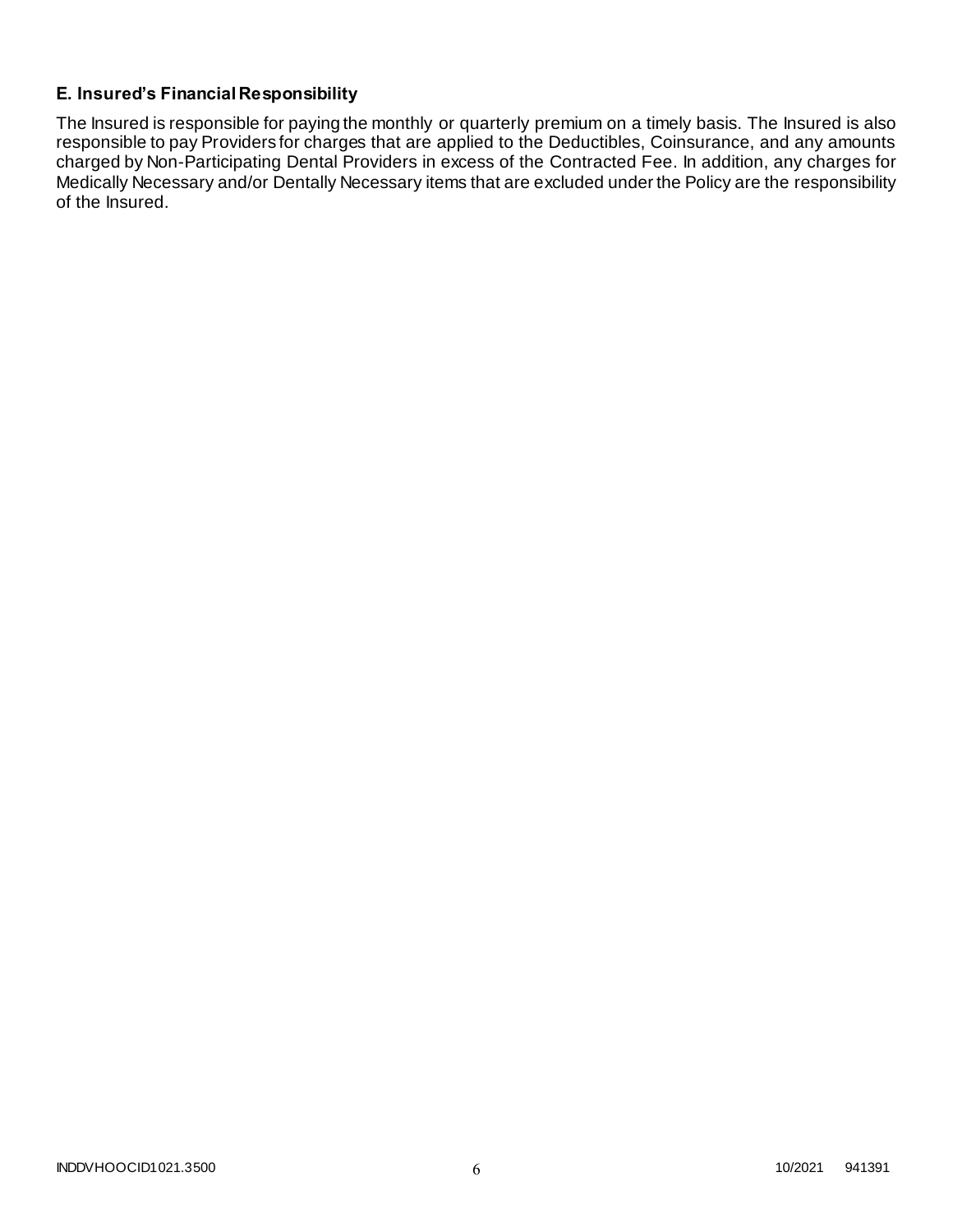# **F. Exclusions And Limitations: What Is Not Covered By This Policy**

# **Expenses Not Covered**

Covered Expenses will not include, and no payment will be made for:

- procedures which are not included in the list of Covered Dental Services, Covered Vision Services, or Covered Hearing Services;
- cone beam imaging;
- instruction for plaque control, oral hygiene and diet;
- core build-ups;
- veneers;
- precious or semi-precious metals for crowns, bridges and abutments;
- restoration of teeth which have been damaged by erosion, attrition or abrasion;
- bite registrations; precision or semi-precision attachments; or splinting;
- orthodontic treatment, except for the treatment of cleft lip and cleft palate;
- general anesthesia or intravenous sedation, when used for the purposes of anxiety control or patient management is not covered; may be considered only when medically or dentally necessary and when in conjunction with covered complex oral surgery;
- athletic mouth guards;
- services performed solely for cosmetic reasons, except for reconstructive surgery when the service is incidental to or follows surgery resulting from trauma, infection or other diseases;
- personalization or decoration of any dental device or dental work;
- replacement of an appliance per benefit quidelines;
- services that are medical in nature;
- services and supplies received from a hospital;
- prescription drugs;
- plano lenses;
- VDT (video display terminal)/computer eyeglass benefit;
- medical or surgical treatment of the eyes;
- any type of corrective vision surgery, including LASIK surgery, radial ketatonomy (RK), automated lamellar keratoplasty (ALK), or conductive keratoplasty (CK);
- Orthoptic or vision training and any associated supplemental testing;
- any eye examination, or any corrective eyewear, required by an employer as a condition of employment;
- safety eyewear;
- sub-normal vision aids or non-prescription lenses;
- Magnification or low vision aids not shown as covered in the Schedule of Vision Coverage;
- Assistive Listening Devices (ALDs);
- medical and/or surgical treatment of the internal or external structures of the ear, including but not limited to Cochlear implants, except for congenital or acquired hearing loss that without intervention may result in cognitive or speech development deficits of a covered Dependent child, covering not less than one device every 36 months per ear with loss and not less than 45 language/speech therapy visits during the first 12 months after delivery of the covered device;
- Hearing Aids not prescribed by a Licensed Hearing Care Professional;
- ear protective devices or plugs;
- Hearing Aids maintenance/service contracts, ear molds and other miscellaneous repairs;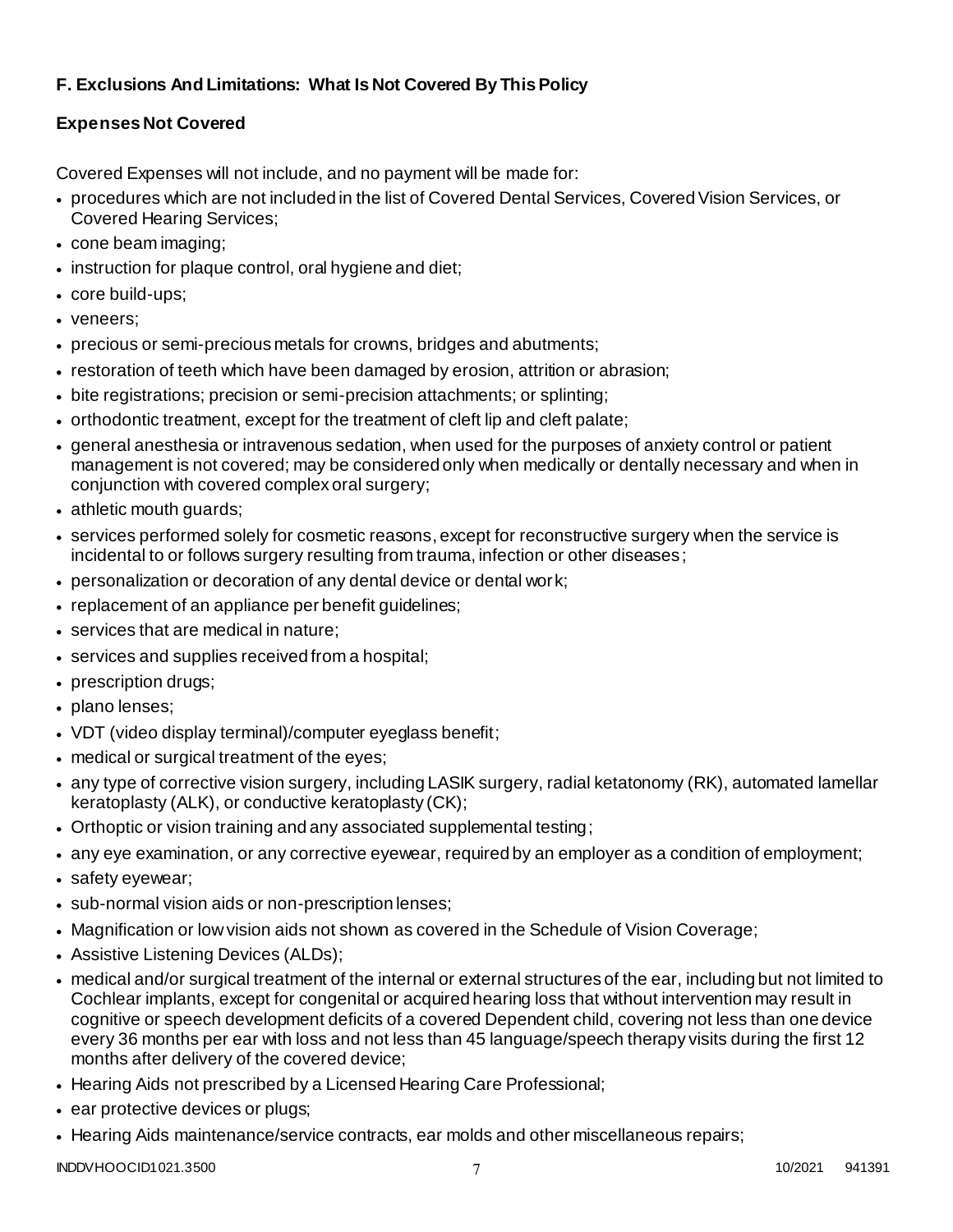- Hearing Aids purchased online or over the counter (OTC); or
- Disposable Hearing Aids.

# **General Limitations**

No payment will be made for expenses incurred for You or any one of Your Dependents:

- For services not specifically listed as Covered Services in this Policy;
- For services or supplies that are not Medically Necessary;
- For services received before the Effective Date of coverage;
- For services received after coverage under this Policy ends;
- For services for which You have no legal obligation to pay or for which no charge would be made if You did not have insurance coverage;
- For Professional services or supplies received or purchased directly or on Your behalf by anyone, including a Provider, from any of the following:
	- **Yourself or Your employer;**
	- a person who lives in the Covered Person's home, or that person's employer;
	- a person who is related to the Covered Person by blood, marriage or adoption, or that person's employer.
- for or in connection with an Injury arising out of, or in the course of, any employment for wage or profit;
- for or in connection with a Sickness which is covered under any workers' compensation or similar law;
- for charges made by a Hospital owned or operated by or which provides care or performs services for, the United States Government, if such charges are directly related to a condition which occurred while serving in the military or an associated auxiliary unit;
- services or supplies received due to an act of war, declared or undeclared while serving in the military or an associated auxiliary unit;
- to the extent that payment is unlawful where the person resides when the expenses are incurred;
- for charges which the person is not legally required to pay;
- for charges which would not have been made if the person had no insurance;
- to the extent that billed charges exceed the rate of reimbursement as described in the Schedule;
- for charges for unnecessary care, treatment or surgery not prescribed by or upon the direction of a licensed Provider, acting within the scope of his or her license;
- to the extent that You or any of Your Dependents is in any way paid or entitled to payment for those expenses by or through a public program, other than Medicaid;
- for or in connection with experimental procedures or treatment methods not approved by the American Dental Association or the appropriate dental specialty society;
- Procedures that are a covered expense under any other plan which provides dental, vision, or hearing benefits;
- To the extent that benefits are paid or payable for those expenses under the mandatory part of any auto insurance policy written to comply with a "no-fault" insurance law or an uninsured motorist insurance law. Cigna will take into account any adjustment option chosen under such part by You or any one of Your Dependents.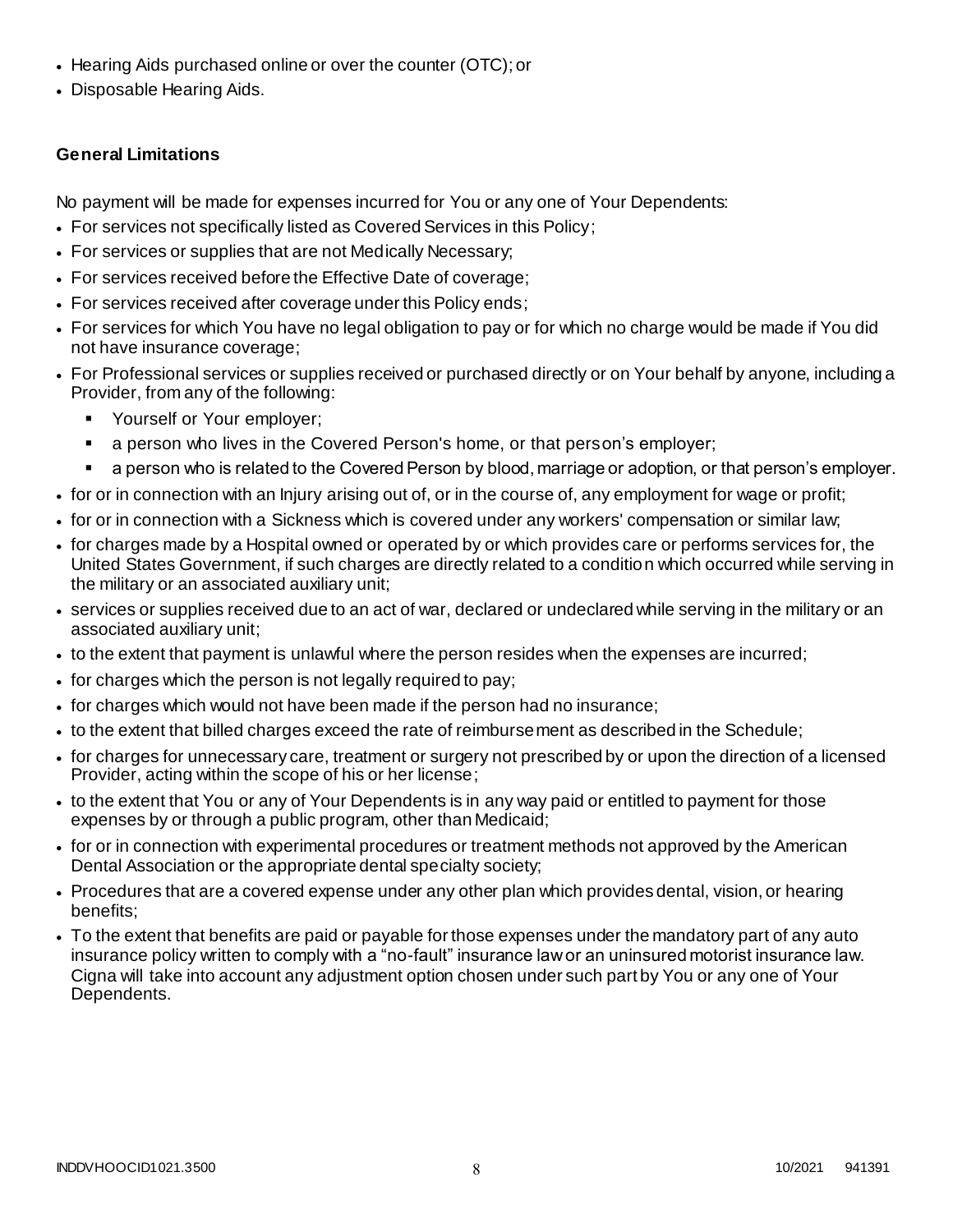### **G. Predetermination of Dental Benefits Program**

Predetermination of Benefits is a voluntary review of a Dentist's proposed treatment plan and expected charges. It is not preauthorization of service and is not required.

The treatment plan should include supporting pre-operative x-rays and other diagnostic materials as requested by Cigna's dental consultant. If there is a change in the treatment plan, a revised plan should be submitted.

Cigna will determine covered dental expenses for the proposed treatment plan. If there is no Predetermination of Benefits, Cigna will determine covered dental expenses when it receives a claim.

Review of proposed treatment is advised whenever extensive dental work is recommended when charges exceed **\$500**.

Predetermination of Benefits is not a guarantee of a set payment. Payment is based on the services that are actually delivered and the coverage in force at the time services are completed.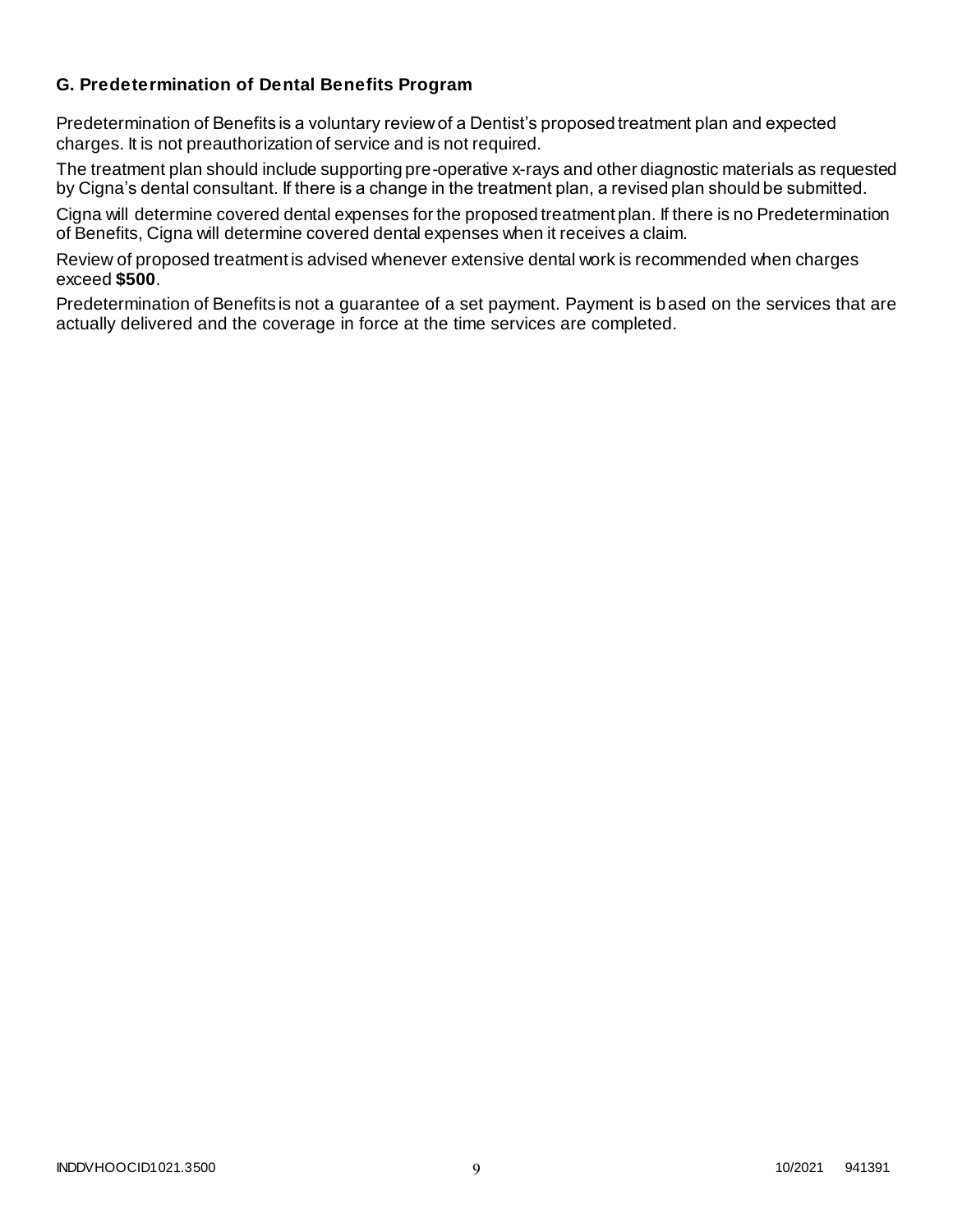### **H. General Provisions**

### **WHEN YOU HAVE A COMPLAINT OR AN APPEAL**

For the purposes of this section, any reference to "You," "Your" or "Yourself" also refers to a representative or Provider designated by You to act on Your behalf, unless otherwise noted.

We want You to be completely satisfied with the care You receive. That is why We have established a process for addressing Your concerns and solving Your problems.

#### **Start with Member Services**

We are here to listen and help. If You have a concern regarding a person, a service, the quality of care, or contractual benefits, You can call Our toll-free number and explain Your concern to one of Our Customer Service representatives. You can also express that concern in writing. Please call or write to Us at the following:

Customer Services Toll-Free Number or address on mycigna.com, explanation of benefits or claim form

We will do Our best to resolve the matter on Your initial contact. If We need more time to review or investigate Your concern, We will get back to You as soon as possible, but in any case within 30 days. If You are not satisfied with the results of a coverage decision, You can start the app eals procedure.

#### **Appeals Procedure**

Cigna has a two step appeals procedure for coverage decisions. To initiate an appeal, You must submit a request for an appeal in writing within 365 days of receipt of a denial notice. You should state the reason why You feel Your appeal should be approved and include any information supporting Your appeal. If You are unable or choose not to write, You may ask to register Your appeal by telephone. Call or write to Us at the toll-free number or address on Your Benefit Identification card, explanation of benefits or claim form.

#### **Level One Appeal**

Your appeal will be reviewed and the decision made by someone not involved in the initial decision. Appeals involving Medical Necessity or clinical appropriateness will be considered by a health care professional.

For level one appeals, We will respond in writing with a decision within 30 calendar days after We receive an appeal for a postservice coverage determination. If more time or information is needed to make the determination, We will notify You in writing to request an extension of up to 15 calendar days and to specify any additional information needed to complete the review.

If You are not satisfied with Our level-one appeal decision, You may request a level-two appeal.

#### **Level Two Appeal**

If You are dissatisfied with Our level one appeal decision, You may request a second review. To start a level two appeal, follow the same process required for a level one appeal.

Most requests for a second review will be conducted by the Appeals Committee, which consists of at least three people. Anyone involved in the prior decision may not vote on the Committee. For appeals involving Medical Necessity or clinical appropriateness, the Committee will consult with at least one Dentist reviewer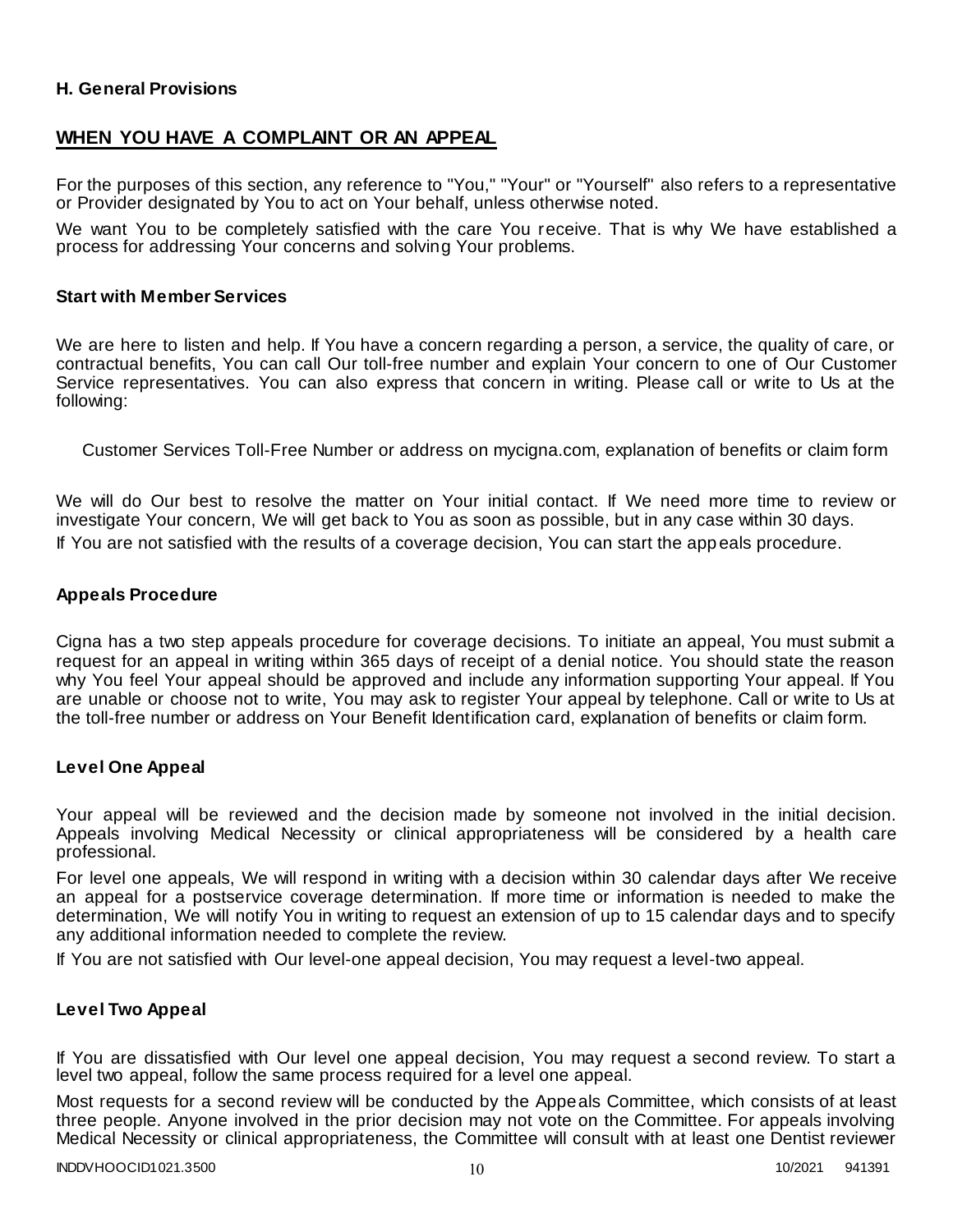in the same or similar specialty as the care under consideration. You may present Your situation to the Committee in person or by conference call.

For level two appeals We will acknowledge in writing that We have received Your request and schedule a Committee review. For postservice claims, the Committee review will be completed within 30 calendar days. If more time or information is needed to make the determination, We will notify You in writing to request an extension of up to 15 calendar days and to specify any additional information needed by the Committee to complete the review. You will be notified in writing of the Committee's decision within five working days after the Committee meeting, and within the Committee review time frames above if the Committee does not approve the requested coverage.

#### **Notice of Benefit Determination on Appeal**

Every notice of an appeal decision will be provided in writing or electronically and, if an adverse determination, will include:

- (1) the specific reason or reasons for the denial decision;
- (2) reference to the specific Policy provisions on which the decision is based;
- (3) a statement that the claimant is entitled to receive, upon request and free of charge, reasonable access to and copies of all documents, records, and other Relevant Information as defined;
- (4) upon request and free of charge, a copy of any internal rule, guideline, protocol or other similar criterion that was relied upon in making the adverse determination regarding Your appeal, and an explanation of the scientific or clinical judgment for a determination that is based on a medical necessity, experimental treatment or other similar exclusion or limit.

#### **Relevant Information**

Relevant Information is any document, record, or other information which was relied upon in making the benefit determination; was submitted, considered, or generated in the course of making the benefit determination, without regard to whether such document, record, or other information was relied upon in making the benefit determination; demonstrates compliance with the administrative processes and safeguards required by federal law in making the benefit determination; or constitutes a statement of policy or guidance with respect to the plan concerning the denied treatment option or benefit or the claimant's diagnosis, without regard to whether such advice or statement was relied upon in making the benefit determination.

You can contact the Idaho Department of Insurance Consumer Affairs Office at:

700 W State Street, 3rd Floor

P.O. Box 83720 Boise, ID 83720-0043

1-800-721-3272 or 208-334-4250 or www.DOI.Idaho.gov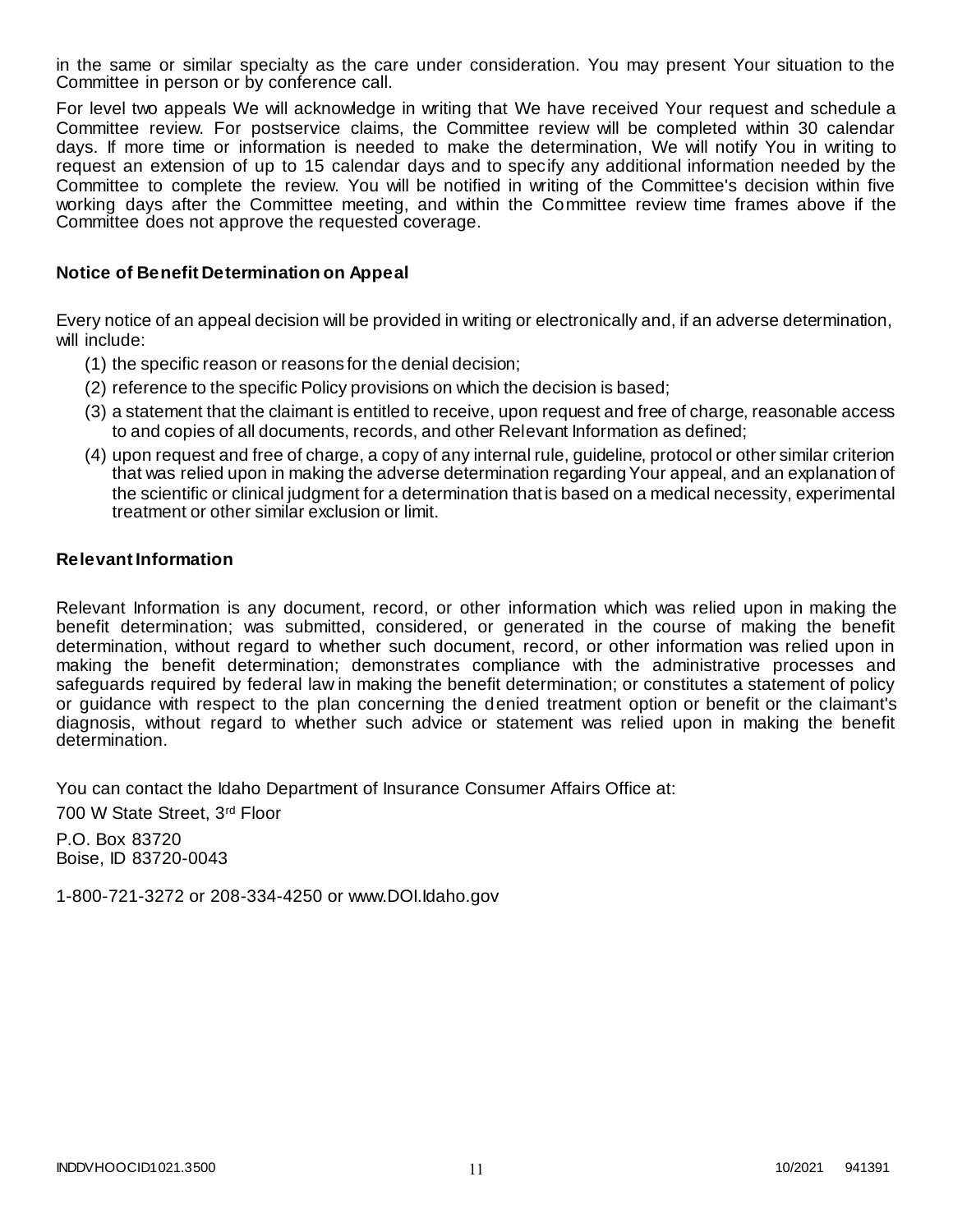# **I. Participating Dental Providers**

Cigna will provide a current list of Dentists currently participating with Cigna and their locations to each Covered Person upon request.

To verify if a Dentist is currently participating with Cigna and is accepting new Cigna Insureds, the Covered Person should visit Our website at mycigna.com.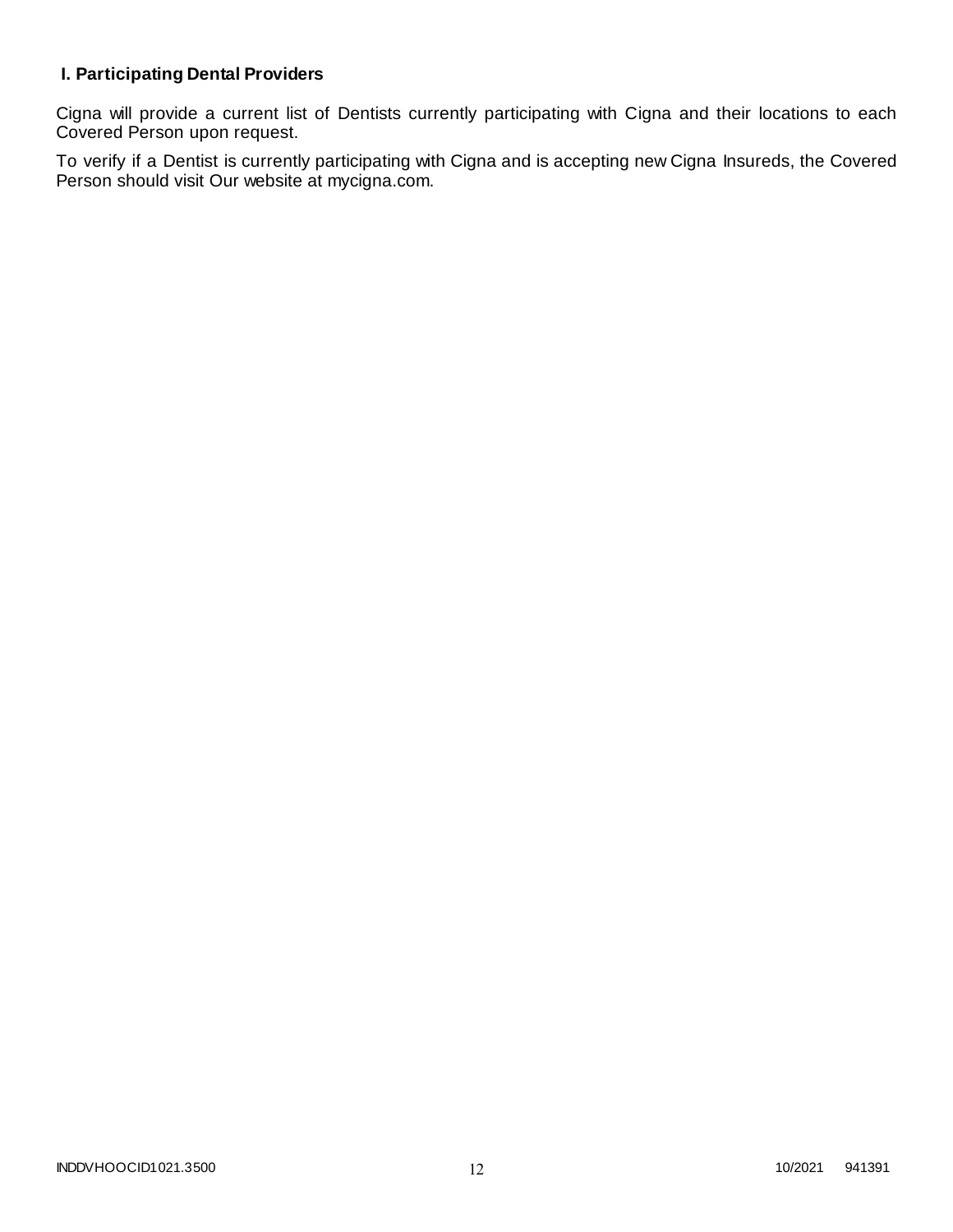### **J. Renewability, Eligibility, and Continuation**

1. The Policy will renew except for the specific events stated in the Policy. Cigna may change the premiums of the Policy with 60 days written notice to the Insured. However, Cigna will not refuse to renew or change the premium schedule for the Policy on an individual basis, but only for all Insureds in the same class and covered under the same Policy as You.

2. The individual plan is designed for residents of Idaho who are not enrolled under or covered by any other group or individual health coverage. You must notify Cigna of all changes that may affect any Covered Person's eligibility under the Policy.

3. You or Your Dependent(s) will become ineligible for coverage:

- When premiums are not paid according to the due dates and grace periods described in the premium section.
- With respect to Your Spouse, Domestic Partner, or partner to a Civil Union: when the Spouse is no longer married to the Insured or when the union is dissolved.
- With respect to You and Your Family Member(s): when You no longer meet the requirements listed in the Conditions of Eligibility section.
- The date the Policy terminates.
- When the Insured no longer lives in the Service Area.

4. If a Covered Person's eligibility under this Plan would terminate due to the Insured's death, divorce or if other Dependents would become ineligible due to age or no longer qualify as dependents for coverage under this Plan; except for the Insured's failure to pay premium, the Covered Person's insurance will be continued if the Covered Person exercising the continuation right notifies Cigna and pays the appropriate monthly premium within 60 days following the date this Policy would otherwise terminate. Any waiting periods in the new Plan will be considered as being met to the extent coverage was in force under this Plan.